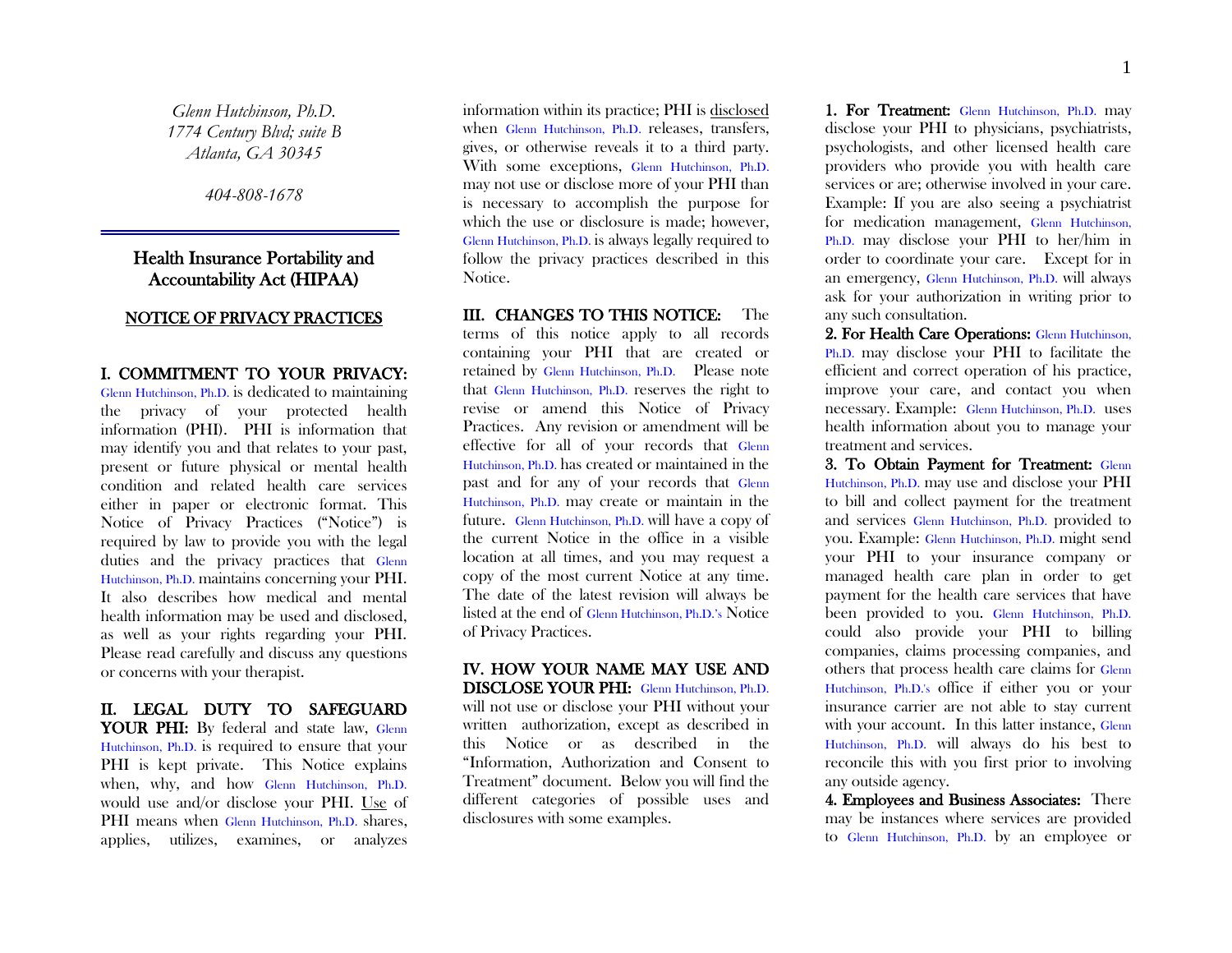through contracts with third-party "business associates." Whenever an employee or business associate arrangement involves the use or disclosure of your PHI, Glenn Hutchinson, Ph.D. will have a written contract that requires the employee or business associate to maintain the same high standards of safeguarding your privacy that is required of Glenn Hutchinson, Ph.D.

Note: This state and Federal law provides additional protection for certain types of health information, including alcohol or drug abuse, mental health and AIDS/HIV, and may limit whether and how Glenn Hutchinson, Ph.D. may disclose information about you to others.

## V. USE AND DISCLOSURE OF YOUR PHI IN CERTAIN SPECIAL CIRCUMSTANCES – Glenn Hutchinson, Ph.D. may use and/or disclose your PHI without your consent or authorization for the following reasons:

- 1. Law Enforcement: Subject to certain conditions, Glenn Hutchinson, Ph.D. may disclose your PHI when required by federal, state, or local law; judicial, board, or administrative proceedings; or, law enforcement. Example: Glenn Hutchinson, Ph.D. may make a disclosure to the appropriate officials when a law requires Glenn Hutchinson, Ph.D. to report information to government agencies, law enforcement personnel and/or in an administrative proceeding.
- 2. Lawsuits and Disputes: Glenn Hutchinson, Ph.D. may disclose information about you to respond to a court or administrative order or a search warrant. Glenn Hutchinson, Ph.D. may also disclose information if an arbitrator or arbitration panel compels

disclosure, when arbitration is lawfully requested by either party, pursuant to subpoena duces tectum (e.g., a subpoena for mental health records) or any other provision authorizing disclosure in a proceeding before an arbitrator or arbitration panel. Glenn Hutchinson, Ph.D. will only do this if efforts have been made to tell you about the request and you have been provided an opportunity to object or to obtain an appropriate court order protecting the information requested.

- 3. Public Health Risks: Glenn Hutchinson, Ph.D. may disclose your PHI to public health or legal authorities charged with preventing or controlling disease, injury, disability, to report births and deaths, and to notify persons who may have been exposed to a disease or at risk for getting or spreading a disease or condition.
- 4. Food and Drug Administration (FDA): Glenn Hutchinson, Ph.D. may disclose to the FDA, or persons under the jurisdiction of the FDA, PHI relative to adverse events with respect to drugs, foods, supplements, products and product defects, or post marketing surveillance information to enable product recalls, repairs, or replacement.
- 5. Serious Threat to Health or Safety: Glenn Hutchinson, Ph.D. may disclose your PHI if you are in such mental or emotional condition as to be dangerous to yourself or the person or property of others, and if Glenn Hutchinson, Ph.D. determines in good faith that disclosure is necessary to prevent the threatened danger. Under these circumstances, Glenn Hutchinson, Ph.D. may provide PHI to law enforcement personnel or other persons able to prevent or

mitigate such a serious threat to the health or safety of a person or the public.

- 6. Minors: If you are a minor (under 18 years of age), Glenn Hutchinson, Ph.D. may be compelled to release certain types of information to your parents or guardian in accordance with applicable law.
- 7. Abuse and Neglect: Glenn Hutchinson, Ph.D. may disclose PHI if mandated by Georgia child, elder, or dependent adult abuse and neglect reporting laws. Example: If Glenn Hutchinson, Ph.D. has a reasonable suspicion of child abuse or neglect, Glenn Hutchinson, Ph.D. will report this to the Georgia Department of Child and Family Services.
- 8. Coroners, Medical Examiners, and Funeral Directors: Glenn Hutchinson, Ph.D. may release PHI about you to a coroner or medical examiner. This may be necessary, for example, to identify a deceased person, determine the cause of death or other duties as authorized by law. Glenn Hutchinson, Ph.D. may also disclose PHI to funeral directors, consistent with applicable law, to carry out their duties.
- 9. Communications with Family, Friends, or Others: Glenn Hutchinson, Ph.D. may release your PHI to the person you named in your Durable Power of Attorney for Health Care (if you have one), to a friend or family member who is your personal representative (i.e., empowered under state or other law to make health-related decisions for you), or any other person you identify, relevant to that person's involvement in your care or payment related to your care. In addition, Glenn Hutchinson, Ph.D. may disclose your PHI to an entity assisting in disaster relief efforts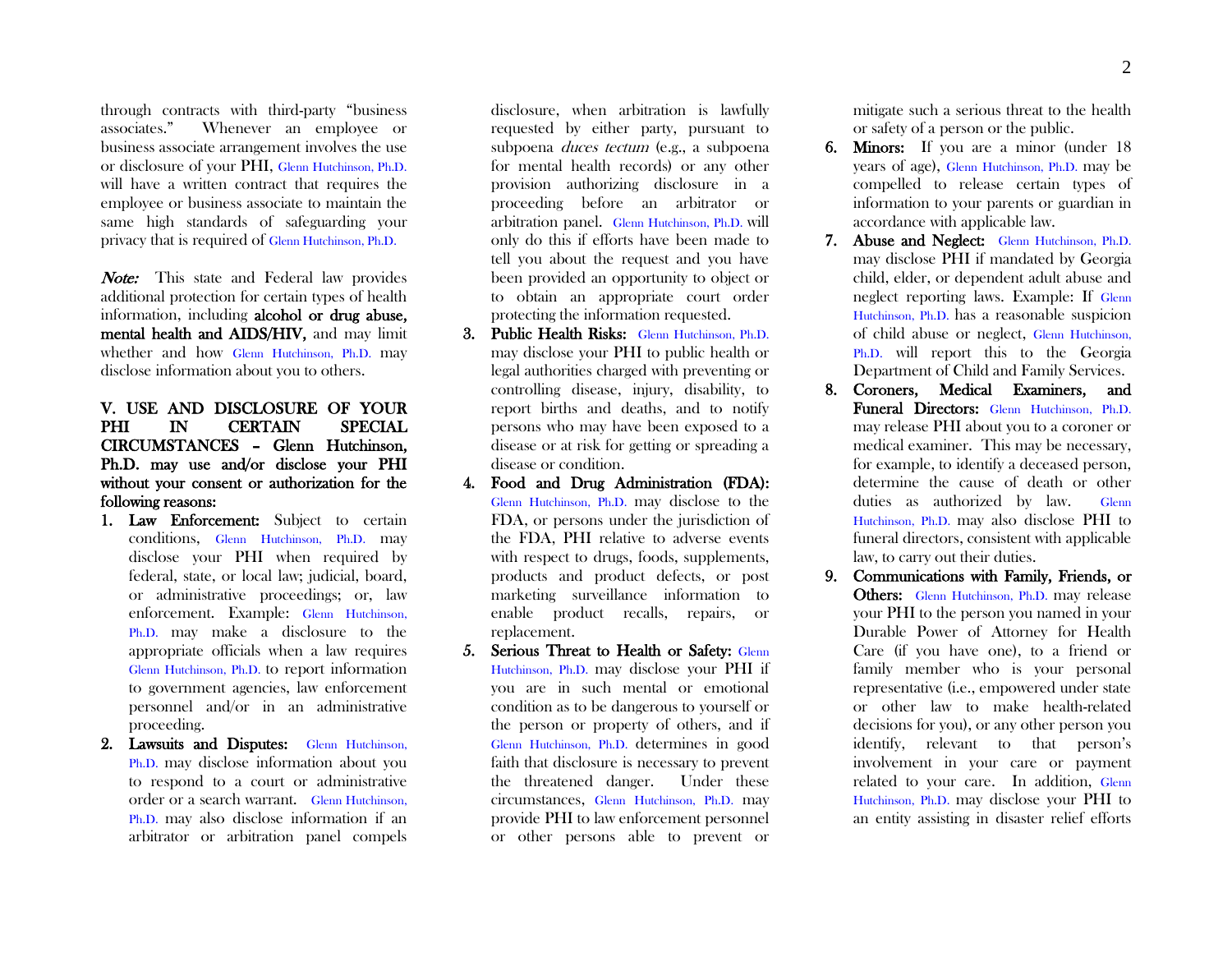so that your family can be notified about your condition.

- 10. Military and Veterans: If you are a member of the armed forces, Glenn Hutchinson, Ph.D. may release PHI about you as required by military command authorities. Glenn Hutchinson, Ph.D. may also release PHI about foreign military personnel to the appropriate military authority.
- 11. National Security, Protective Services for the President, and Intelligence Activities: Glenn Hutchinson, Ph.D. may release PHI about you to authorized federal officials so they may provide protection to the President, other authorized persons, or foreign heads of state, to conduct special investigations for intelligence, counterintelligence, and other national activities authorized by law.
- 12. Correctional Institutions: If you are or become an inmate of a correctional institution, Glenn Hutchinson, Ph.D. may disclose PHI to the institution or its agents when necessary for your health or the health and safety of others
- 13. For Research Purposes: In certain limited circumstances, Glenn Hutchinson, Ph.D. may use information you have provided for medical/psychological research, but only with your written authorization. The only circumstance where written authorization would not be required would be if the information you have provided could be completely disguised in such a manner that you could not be identified, directly or through any identifiers linked to you. The research would also need to be approved by an institutional review board that has examined the research proposal and

ascertained that the established protocols have been met to ensure the privacy of your information.

14. For Workers' Compensation Purposes:

Glenn Hutchinson, Ph.D. may provide PHI in order to comply with Workers' Compensation or similar programs established by law.

- 15. Appointment Reminders: Glenn Hutchinson, Ph.D. is permitted to contact you, without your prior authorization, to provide appointment reminders or information about alternative or other health-related benefits and services that you may need or that may be of interest to you.
- 16. Health Oversight Activities: Glenn Hutchinson, Ph.D. may disclose health information to a health oversight agency for activities such as audits, investigations, inspections, or licensure of facilities. These activities are necessary for the government to monitor the health care system, government programs and compliance with laws. Example: When compelled by U.S. Secretary of Health and Human Services to investigate or assess Glenn Hutchinson, Ph.D.'s compliance with HIPAA regulations.
- 17. If Disclosure is Otherwise Specifically Required by Law.
- 18. In the Following Cases, Glenn Hutchinson, Ph.D. Will Never Share Your Information Unless You Give us Written Permission: Marketing purposes, sale of your information, most sharing of psychotherapy notes, and fundraising. If we contact you for fundraising efforts, you can tell us not to contact you again.

VI. Other Uses and Disclosures Require Your Prior Written Authorization: In any other situation not covered by this notice, Glenn Hutchinson, Ph.D. will ask for your written authorization before using or disclosing medical information about you. If you chose to authorize use or disclosure, you can later revoke that authorization by notifying Glenn Hutchinson, Ph.D. in writing of your decision. You understand that Glenn Hutchinson, Ph.D. is unable to take back any disclosures he has already made with your permission, Glenn Hutchinson, Ph.D. will continue to comply with laws that require certain disclosures, and Glenn Hutchinson, Ph.D. is required to retain records of the care that he has provided to you.

#### VII. RIGHTS YOU HAVE REGARDING YOUR PHI:

1. The Right to See and Get Copies of Your PHI either in paper or electronic format: In general, you have the right to see your PHI that is in Glenn Hutchinson, Ph.D. 's possession, or to get copies of it; however, you must request it in writing. If Glenn Hutchinson, Ph.D. does not have your PHI, but knows who does, you will be advised how you can get it. You will receive a response from Glenn Hutchinson, Ph.D. within 30 days of receiving your written request. Under certain circumstances, Glenn Hutchinson, Ph.D. may feel he must deny your request, but if he does, Glenn Hutchinson, Ph.D. will give you, in writing, the reasons for the denial. Glenn Hutchinson, Ph.D. will also explain your right to have the denial reviewed. If you ask for copies of your PHI, you will be charged a reasonable fee per page and the fees associated with supplies and postage. Glenn Hutchinson, Ph.D. may see fit to provide you with a summary or explanation of the PHI, but only if you agree to it, as well as to the cost, in advance.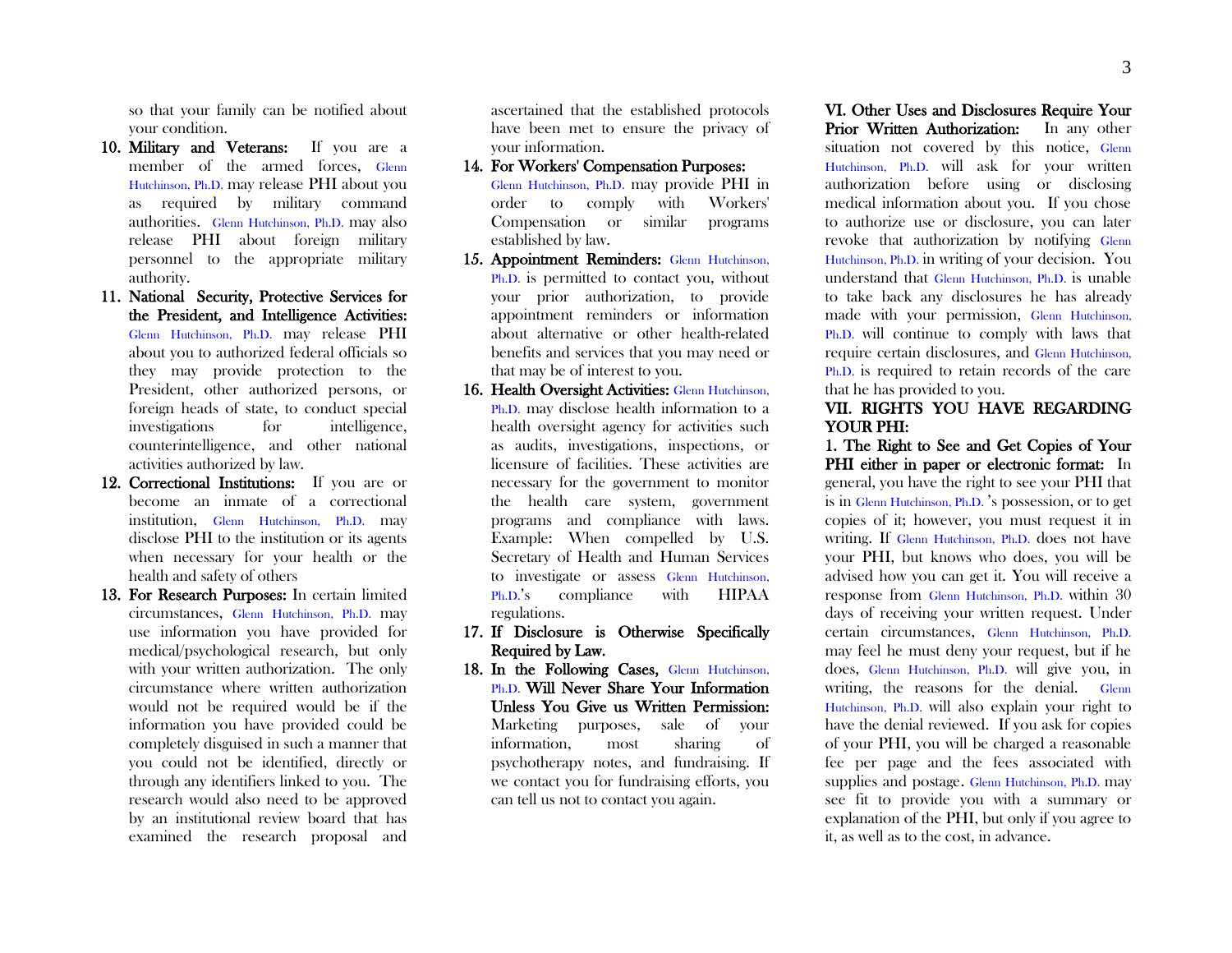2. The Right to Request Limits on Uses and

Disclosures of Your PHI: You have the right to ask that Glenn Hutchinson, Ph.D. limit how he uses and discloses your PHI. While Glenn Hutchinson, Ph.D. will consider your request, he is not legally bound to agree. If Glenn Hutchinson, Ph.D. does agree to your request, he will put those limits in writing and abide by them except in emergency situations. If you pay for a service or health care item out-of-pocket in full, you can ask Glenn Hutchinson, Ph.D. not to share that information for the purpose of payment or his operations with your health insurer. You do not have the right to limit the uses and disclosures that Glenn Hutchinson, Ph.D. is legally required or permitted to make.

3. The Right to Choose How Glenn Hutchinson, Ph.D. Sends Your PHI to You: It is your right to ask that your PHI be sent to you at an alternate address (for example, sending information to your work address rather than your home address) or by an alternate method (for example, via email instead of by regular mail). Glenn Hutchinson, Ph.D. is obliged to agree to your request providing that he can give you the PHI, in the format you requested, without undue inconvenience.

4. The Right to Get a List of the Disclosures. You are entitled to a list of disclosures of your PHI that Glenn Hutchinson, Ph.D. has made. The list will not include uses or disclosures to which you have specifically authorized (i.e., those for treatment, payment, or health care operations, sent directly to you, or to your family; neither will the list include disclosures made for national security purposes, or to corrections or law enforcement personnel. The request must be in writing and state the time period desired for the accounting, which must be less than a 6 year period and starting after April 14, 2003.

 Glenn Hutchinson, Ph.D. will respond to your request for an accounting of disclosures within 60 days of receiving your request. The list will include the date of the disclosure, the recipient of the disclosure (including address, if known), a description of the information disclosed, and the reason for the disclosure. Glenn Hutchinson, Ph.D. will provide the list to you at no cost, unless you make more than one request in the same year, in which case he will charge you a reasonable sum based on a set fee for each additional request.

5. The Right to Choose Someone to Act for You: If you have given someone medical power of attorney or if someone is your legal guardian, that person can exercise your rights and make choices about your health information. Glenn Hutchinson, Ph.D. will make sure the person has this authority and can act for you before he takes any action.

6. The Right to Amend Your PHI: If you believe that there is some error in your PHI or that important information has been omitted, it is your right to request that Glenn Hutchinson, Ph.D. correct the existing information or add the missing information. Your request and the reason for the request must be made in writing. You will receive a response within 60 days of Glenn Hutchinson, Ph.D.'s receipt of your request. Glenn Hutchinson, Ph.D. may deny your request, in writing, if he finds that the PHI is: (a) correct and complete, (b) forbidden to be disclosed, (c) not part of its records, or (d) written by someone other than Glenn Hutchinson, Ph.D. Denial must be in writing and must state the reasons for the denial. It must also explain your right to file a written statement objecting to the denial. If you do not file a written objection, you still have the right to ask that your request and Glenn Hutchinson, Ph.D.'s denial will be

attached to any future disclosures of your PHI. If Glenn Hutchinson, Ph.D. approves your request, he will make the change(s) to your PHI. Additionally, Glenn Hutchinson, Ph.D. will tell you that the changes have been made and will advise all others who need to know about the change(s) to your PHI.

6. The Right to Get This Notice by Email: You have the right to get this notice by email. You have the right to request a paper copy of it as well.

7. Submit all Written Requests: Submit to Glenn Hutchinson, Ph.D. at the address listed on top of page one of this document.

VIII. COMPLAINTS: If you are concerned your privacy rights may have been violated, or if you object to a decision Glenn Hutchinson, Ph.D. made about access to your PHI, you are entitled to file a complaint. You may also send a written complaint to the Secretary of the Department of Health and Human Services Office of Civil Rights. Glenn Hutchinson, Ph.D. will provide you with the address. Under no circumstances will you be penalized or retaliated against for filing a complaint.

Please discuss any questions or concerns with Glenn Hutchinson, Ph.D. Your signature on the "Information, Authorization, and Consent to Treatment" (provided to you separately) indicates that you have read and understood this document.

IX. Glenn Hutchinson, Ph.D.'s Responsibilities: Glenn Hutchinson, Ph.D. is required by law to maintain the privacy and security of your PHI. He will let you know promptly if a breach occurs that may have compromised the privacy or security of your information. Glenn Hutchinson, Ph.D. must follow the duties and